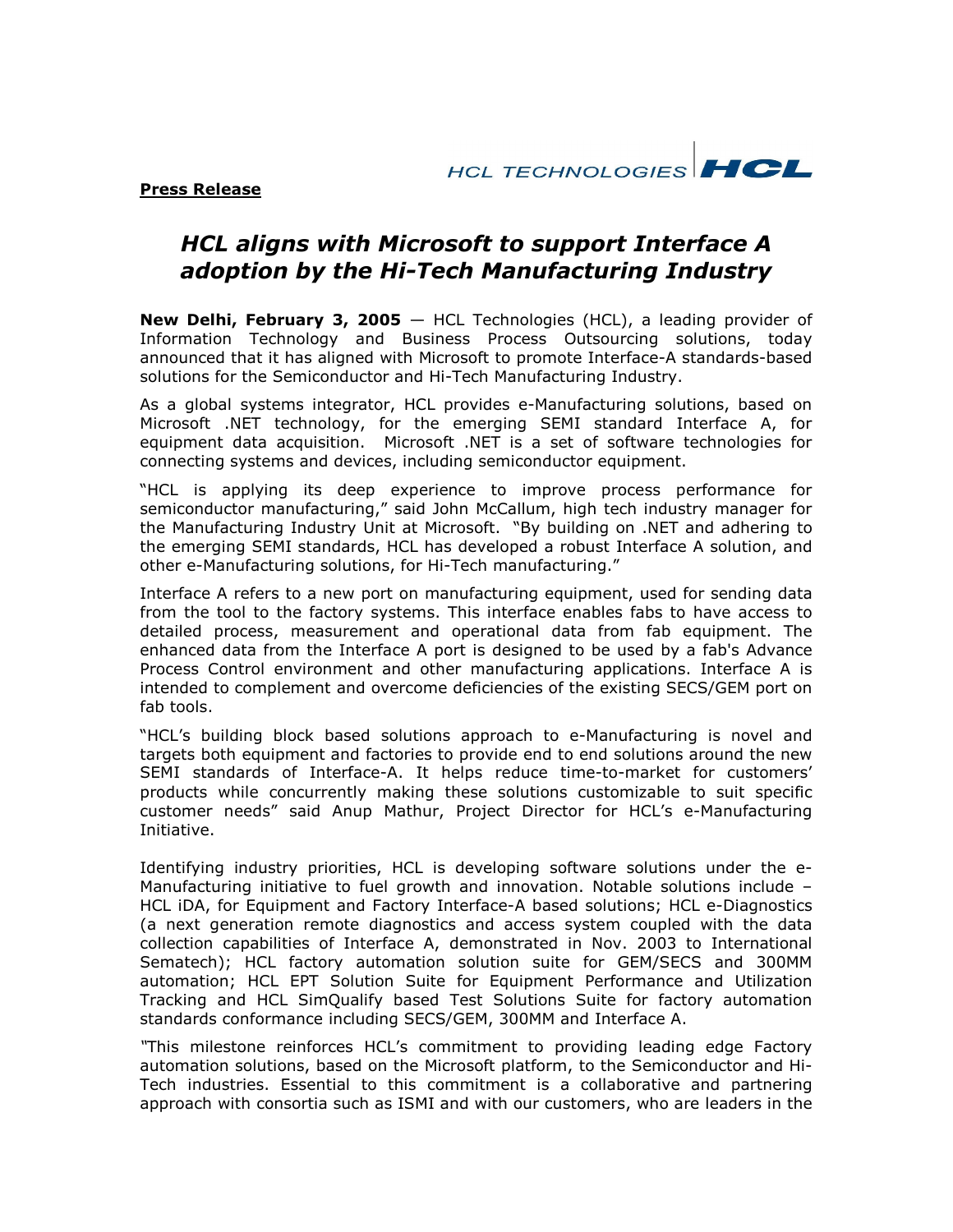semiconductor industry. We look forward to working with Microsoft to bring together Interface-A as well as other evolving standards and delivering value to the industry," said Divakar Maddipatla, Corporate Vice President-Semiconductor Practice at HCL Technologies.

"HCL has demonstrated Microsoft-based Interface A solution suite to International SEMATECH in June 2004. This is currently being tested for pilot deployment in fabs. HCL Interface A uses the latest Microsoft technologies like .NET, Web Services and SOAP/XML to achieve performance and scalability expectations of the Hi-Tech manufacturing industry from this data collection port. A leading IC maker has already endorsed HCL's Interface A (.1) solution capabilities," added Harsha Raj Subrahmanian, Deputy General Manager- Semiconductor Practice at HCL Technologies.

The names of actual companies and products mentioned herein may be the trademarks of their respective owners.

### **About HCL**

HCL is one of the leading, Global, Technology and IT enterprises with annual revenues of around \$2.0 billion, with IT Products and Services contributing to revenues of over \$1 billion. The 29-year-old group founded in 1976, is one of India's original technology garage start up companies. Its range of offerings span Product Engineering, Technology and Application Services, BPO, Infrastructure Services, IT Hardware, Systems Integration as well as distribution of technology and telecom products. The HCL team comprises 24,000 professionals of diverse nationalities, who operate from over 26 offices across 15 countries. HCL has global partnerships with several leading Fortune 1000 firms, including several IT and Technology majors.

#### **About HCL**

HCL is one of the leading, Global, Technology and IT enterprises with annual revenues of around \$2.0 billion, with IT Products and Services contributing to revenues of over \$1 billion. The 29-year-old group founded in 1976, is one of India's original technology garage start up companies. Its range of offerings span Product Engineering, Technology and Application Services, BPO, Infrastructure Services, IT Hardware, Systems Integration as well as distribution of technology and telecom products. The HCL team comprises 24,000 professionals of diverse nationalities, who operate from over 26 offices across 15 countries. HCL has global partnerships with several leading Fortune 1000 firms, including several IT and Technology majors.

#### **About HCL Technologies**

HCL Technologies is one of India's leading global Technology & IT services companies, providing software- led IT solutions, BPO and infrastructure management services. Making a foray into the services domain in 1997-98, HCL Technologies focuses on technology and R&D outsourcing, working with clients in areas at the core of their business. The company leverages an extensive offshore infrastructure and its global network of 26 offices in 15 countries to deliver solutions across select verticals including Banking, Insurance, Retail & Consumer, Aerospace, Automotive, Semiconductors, Telecom and Life Sciences. For the twelve month period ended 31st December 2004, HCL Technologies along with its subsidiaries